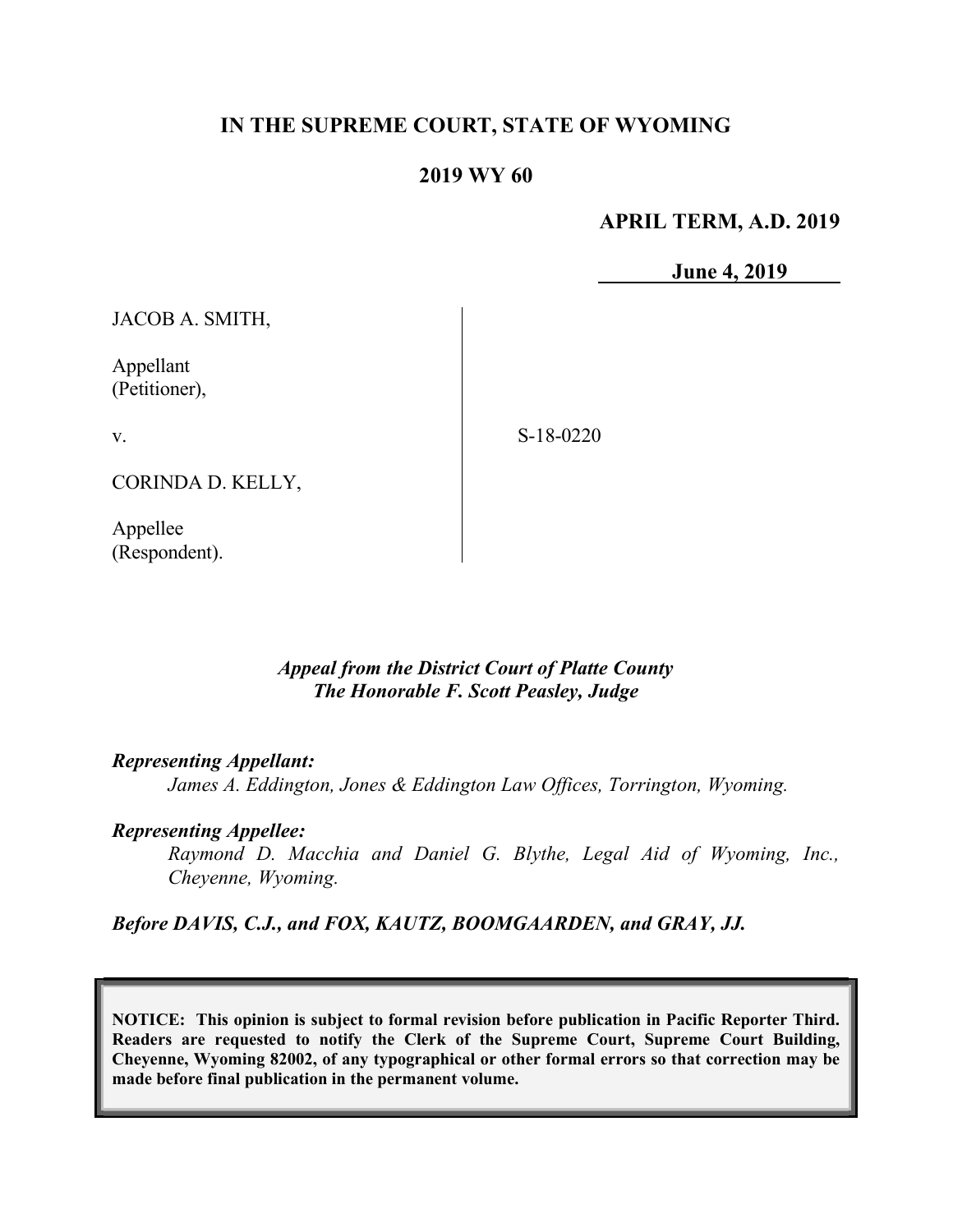GRAY, Justice.

[¶1] Two years after entry of an Order Approving Stipulation on Paternity, Custody and Visitation, Jacob A. Smith (Father) filed a complaint to modify custody claiming there was a material change in circumstances. After a two-day hearing on the matter, the district court determined there had been no material change and denied Father's complaint. He appeals from that decision. We affirm.

## **ISSUE**

[¶2] We consolidate the issues presented by Father into a single issue:

Did the district court abuse its discretion when it determined no material change of circumstances occurred?

## **FACTS**

[¶3] In March 2013, Corinda D. Kelly (Mother) and Father had a brief sexual encounter. At the time, Mother was dating Mr. Kelly. When Mother discovered she was pregnant, she believed Mr. Kelly was the father of the child. The child, D, was born on December 3, 2013. Mother and Mr. Kelly married the same month. Shortly after D's birth, genetic testing established Mr. Kelly was not D's biological father. Mother immediately informed Father of the results. Mother, D, and Mr. Kelly moved to Florida in the spring of 2014. In August 2014, Mother and D returned to Wheatland, Wyoming, and moved in with D's maternal grandmother.

[¶4] Father lived in Torrington with his mother and stepfather. Shortly before Mother and D returned to Wyoming, Mother contacted Father to ask if Father wanted to be part of D's life. Father said yes and on October 24, 2014, filed a Petition to Establish Paternity, Custody and Support. Subsequently, Mother and Father filed a stipulated agreement establishing joint legal custody with Mother having primary residential custody. The stipulation contained a visitation schedule and child support calculations, along with other arrangements for D's care and financial well-being. On August 11, 2015, the district court entered an order approving the stipulation.

[¶5] Father filed a complaint to modify the order on custody and visitation on September 15, 2017. Father alleged there had been a change in circumstances due to Mother's instability, referencing her numerous jobs, numerous addresses, numerous romantic relationships, and her emotional volatility. He also claimed the home was unsafe due to the presence of various pets and Mother's failure to clean the house.

[¶6] The district court heard evidence on the modification of custody on May 21 and 22, 2018. Mother, Father, maternal grandmother, paternal grandmother, Mother's doctor,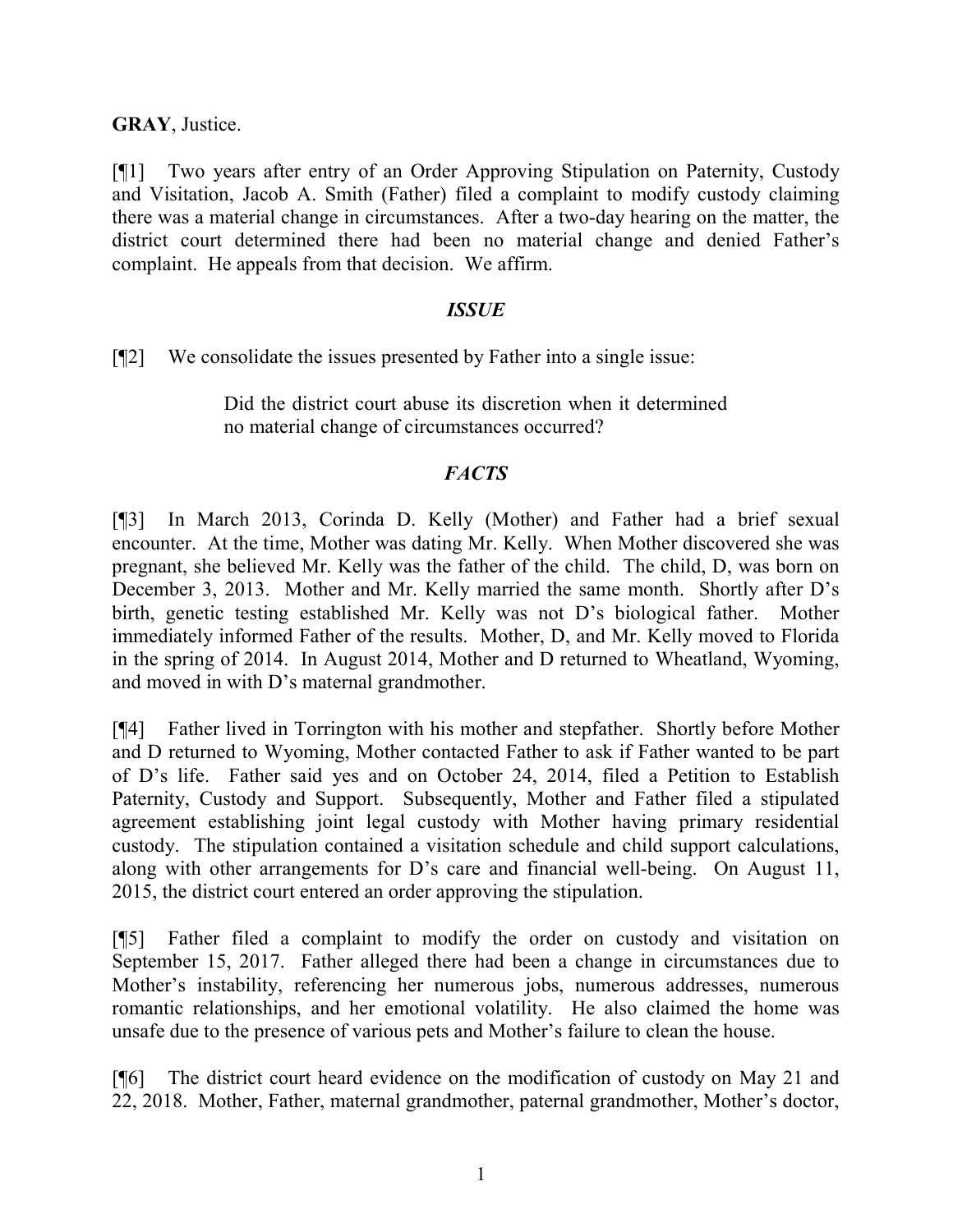and two of D's daycare providers testified. The evidence established Mother, Father, and their parents, worked together to raise D. There were no visitation issues. When the visitation schedule needed to be changed, Mother and Father cooperated with each other to make sure D could spend quality time with both parents. If necessary, the grandparents would assist with babysitting and facilitate exchanges for visitation. When D was upset about leaving Mother for visitation, Mother would talk to D about all the fun things D would do with Father until D was eager to begin the visit. Mother and Father communicated regularly about D's health, school, emotions, and other information parents share regarding their child. There is no question that D is surrounded by loving parents and family.

# Mother's Jobs

[¶7] During the period from the 2015 stipulated order until the 2018 hearing on Father's motion to modify custody, Mother held five different jobs. Her first three jobs did not include any benefits. In March 2016, she accepted her fourth job because she believed it would be full-time employment with benefits. She worked at this job for several months, but when she did not get the promised hours and benefits, she accepted her current full-time position which provides health, dental, vision and life insurance, as well as a 401(k). During the relevant time, there was only one two-week gap in employment.

## Mother's Residences

[¶8] Mother also lived in four different locations from 2015 to the present. She and D lived in a one-bedroom duplex for almost two years before moving to the other half of the duplex (the landlord had remodeled it and planned to do the same for the side Mother was renting). Next, Mother and D moved to a two-bedroom trailer house with a fenced backyard and a laundry building. She then moved to the two-bedroom house where she and D currently reside. During this time, Mother owned various pets. There were times when the residences were dirty or unkempt. When Father would pick D up, he also took pictures of the house with dirty dishes, soiled laundry, or other indications of uncleanliness.

## Mother's Relationships

[¶9] Mother has had several romantic relationships since the district court's custody order. In the late spring of 2015, Mother began dating Mr. O. In May 2016, after the couple became engaged, Mother and Mr. O got into a fight. He threw Mother against a pantry door and then pressed his arm against her collar bone and neck. Mother returned the engagement ring and told Mr. O to "pack his stuff and leave." The physical assault left Mother with bruises on her arm and neck and a sore back. D was visiting Father and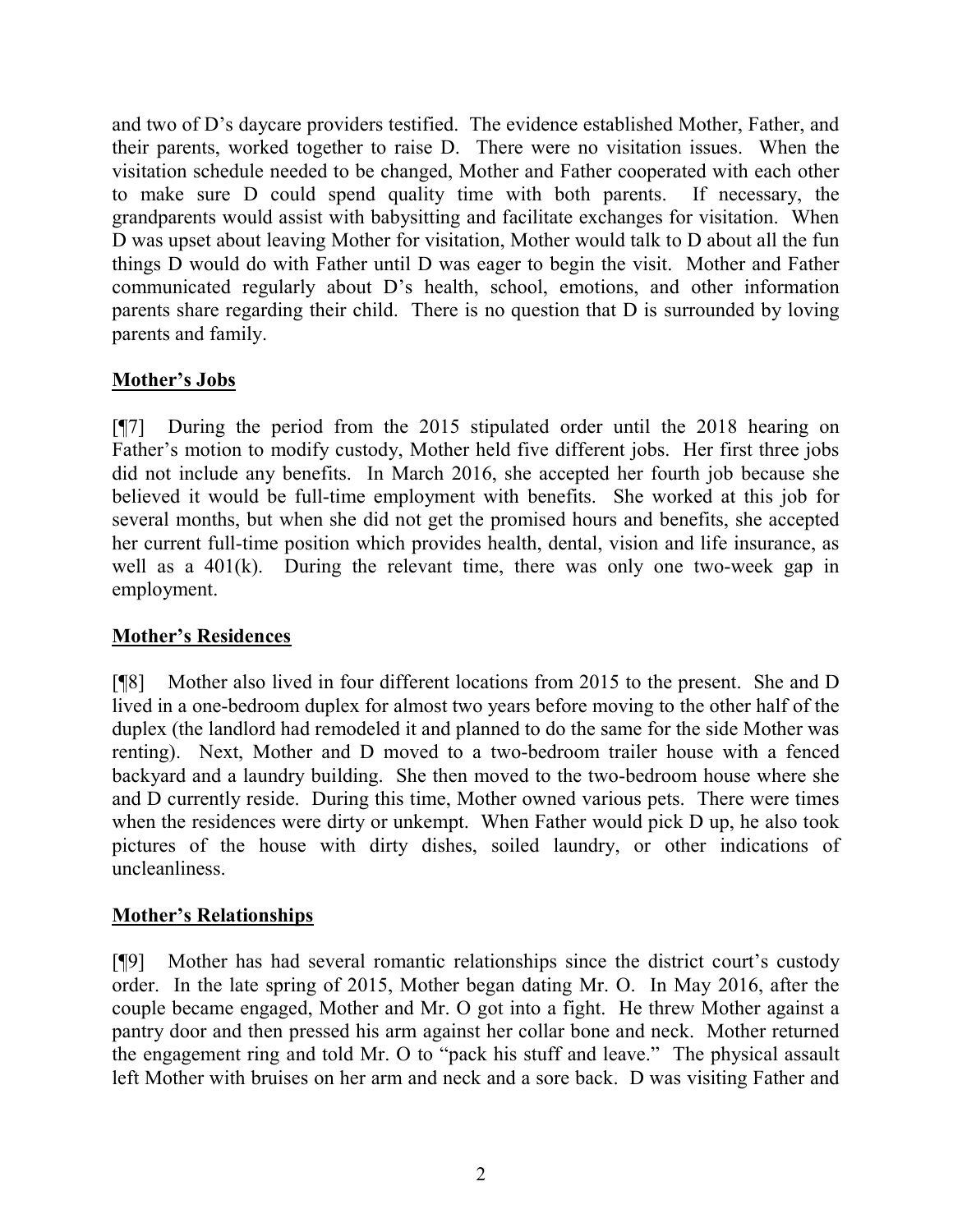was not present during the altercation. When Mother went to get D from Father, she told Father about the incident and said her back hurt when she lifted D.

[¶10] After the incident with Mr. O, Mother had two other dating relationships before meeting Mr. W, her last boyfriend, who she began dating in March 2017. In April or May, Mr. W told Mother he had an upcoming court date because his prior girlfriend had accused him of abuse, even though it was merely "rough play." Mother testified she didn't know what to believe, but she wanted to give Mr. W the benefit of the doubt.

[¶11] Two incidents involving Mr. W are at the core of Father's argument on appeal. The first incident occurred on May 18, 2017. Mother testified she left the home for a short period to assist a co-worker. When she returned, D was wrapped in a bath towel and there were tear streaks on D's face. D's buttocks were bruised. When Mother asked Mr. W what happened, he told her he didn't know, but "assumed" D had fallen on some toy dinosaurs while getting out of the tub. Mother asked D what happened, and D replied, "I don't know." She asked D if he was spanked, but D said "no." Mother testified she was suspicious of Mr. W's story, but could get no further information despite repeatedly questioning D. She told Mr. W she did not trust his story and he wasn't to be alone with D or to administer punishment.

[¶12] Mother sent a text to Father the next day stating D had bruised buttocks from falling on a toy dinosaur. She did not tell Father she was not home at the time of the injury, nor did she relate any suspicions about Mr. W. Father took D for visitation and photographed the bruises.<sup>1</sup> At the hearing, Father testified he did not know who caused the bruising, Mother or Mr. W, but he didn't believe D fell on a toy dinosaur "for a minute." Even so, Father never mentioned the incident or his concerns to Mother or Mr. W. There was no evidence similar incidents occurred while Mr. W was in the home.

[¶13] The second incident is the culmination of a series of events. In August 2017, Mother became pregnant with Mr. W's child. Due to her pregnancy, Mother stopped taking one of her anxiety medications. On approximately September 6, 2017, Mother and Mr. W were arguing in D's presence. Mr. W told Mother they needed to talk, and they went into the bedroom. Mr. W shut and locked the door. Mother said she wanted to leave and go to D. Mr. W blocked her way. Mother repeatedly told Mr. W to let her out. When she attempted to get by him, he shoved her onto the bed. Mother got back up to leave. When Mr. W would not let her leave, Mother punched him in the face. Mr. W stepped aside. Mother immediately left the room and she and D left the premises.

 $\overline{a}$ 

<sup>&</sup>lt;sup>1</sup> The photograph of D's bruises was admitted as Father's Exhibit 6. There is some question whether the photograph is an accurate depiction of the injuries. Mother testified she recalled the bruises "were less dark." When shown Exhibit 6 paternal grandmother testified, "I don't recall them [the bruises] being that bad" and "I don't recall what I saw in person being as significant as what that photo showed." However, it is uncontested that D had bruising.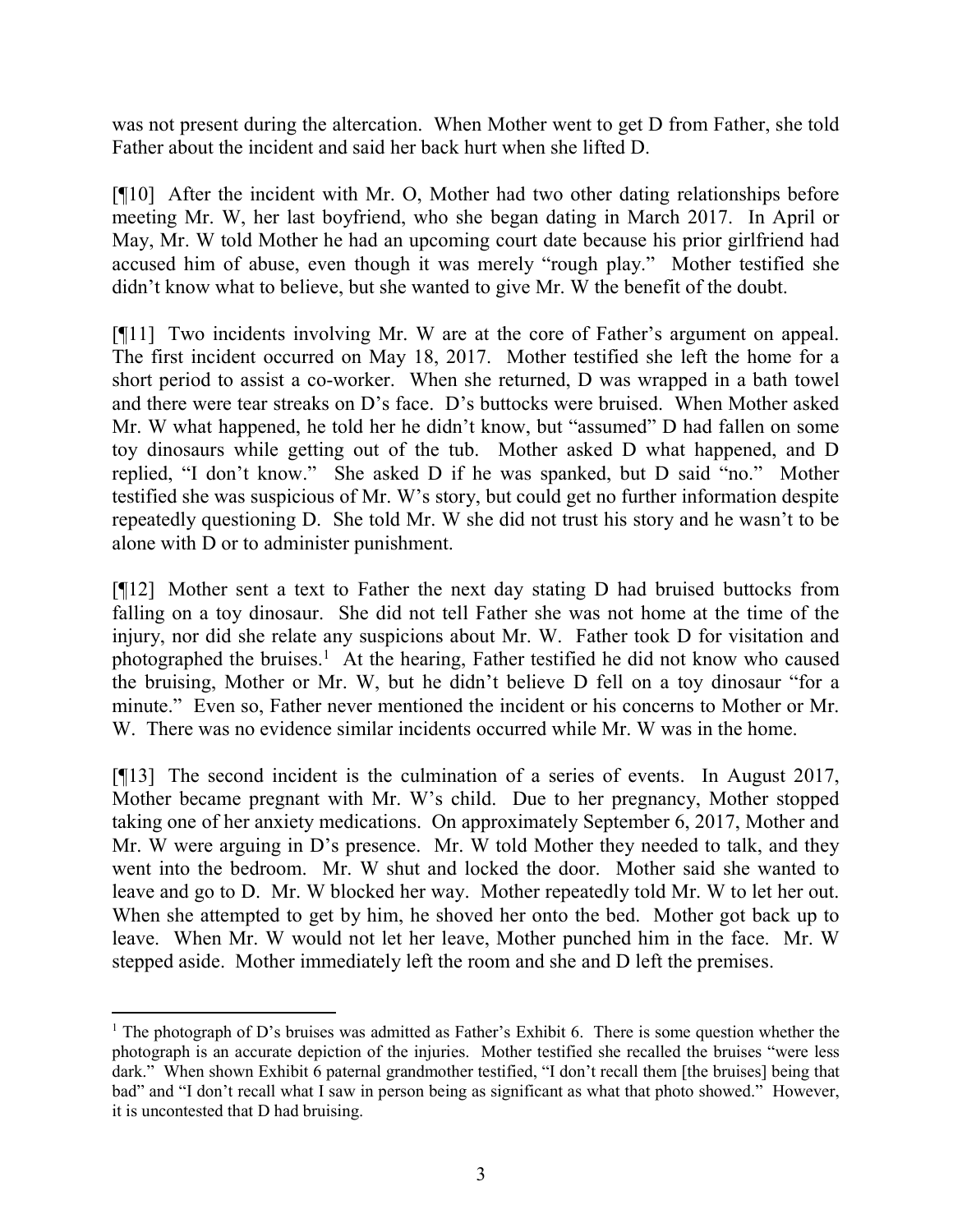[¶14] Shortly after this incident, Mother began to feel abdominal pain and was put on bedrest. Later, on September 12, the same day Mr. W pled guilty to the misdemeanor sexual battery charges in his unrelated case, Mother suffered a miscarriage.<sup>2</sup>

[¶15] Some time after this incident, Mr. W contacted Father and told him Mother had assaulted him and was out of control. After learning Mr. W had talked to Father, Mother telephoned Father to let him know she had been depressed and upset since the miscarriage but had reached out to her doctor and made an appointment. She said she knew she needed help and was seeking this help on her own. Mother asked Father if there was any secret agenda going on. Father said no and assured her "they were good." A few days later, Mother was served with a motion for modification of custody.

[¶16] After the May 2018 hearing, the district court found the changes in employment and Mother's financial situation were of little concern because there were only short periods of unemployment and she is current on her bills.<sup>3</sup> The district court acknowledged that Mother's changes in residence "may have created some instability for D," but concluded Mother's current living situation is "appropriate and safe." As to her boyfriends, the court found no evidence to suggest D had been negatively affected by the number of relationships and there was no evidence D was "confused about who his dad is or about Mother's boyfriends." The court determined the cleanliness of the home and the number of pets did not significantly affect D's welfare.<sup>4</sup> More importantly, D's medical records showed he is "well-nourished and well-groomed, and that mother's behavior is appropriate."

[¶17] The district court recognized Mother suffers from depression, anxiety, and bipolar disorder. However, the court stated:

> Certainly, her emotional state was unstable during the fall of 2017. She was dealing with a second pregnancy ending in miscarriage, an abusive boyfriend with legal problems, and not long after, a petition to modify custody of her son. The recorded phone conversation does demonstrate this state of distress, but in the same conversation she informed Father that she recognized her problem and was dealing with her manic episodes and anxiety. The Court believes mother did have significant emotional distress, but she is improving and taking appropriate steps to control her depression, bipolar

 $\overline{a}$ 

 $2^2$  Mr. W left the home shortly after his court date for work travel. He moved out of the home in November 2017 and no longer lives in Wheatland. Mother has not had contact with Mr. W since he moved and has had no other relationships since he left.

 $3$  At the time of hearing, Mother and Father disputed an amount she owed on D's medical bills.

<sup>&</sup>lt;sup>4</sup> The various animals were not in the home at the same time, and Mother currently had only one fish.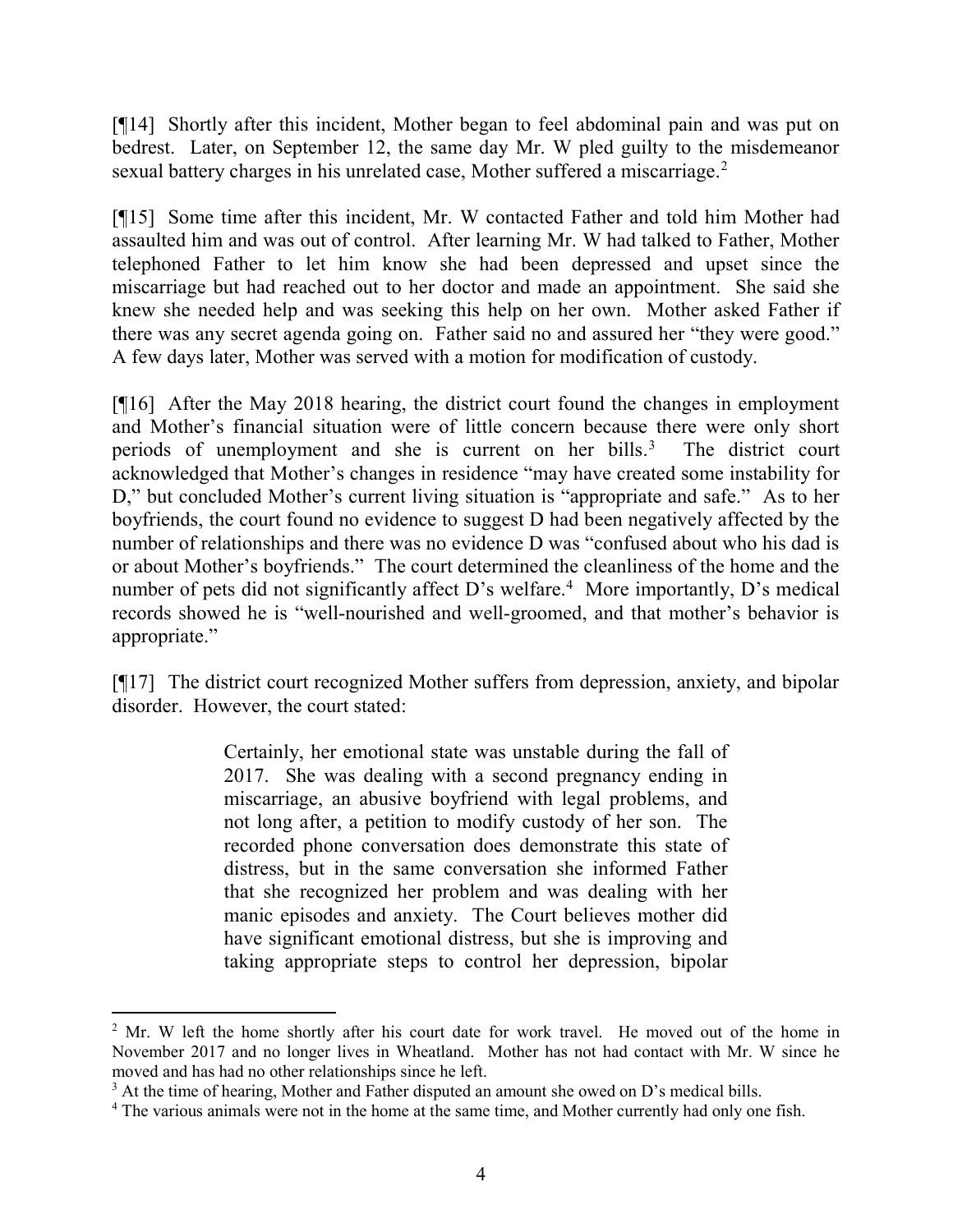disorder, and anxiety, and is therefore not 'emotionally unstable.'

[¶18] Finally, the district court addressed the issue of most concern—abuse. The court considered evidence of spousal or child abuse as being contrary to D's best interest under Wyo. Stat. Ann. § 20-2-201(c). However, it determined the two isolated incidents of violence directed at Mother by boyfriends were not enough to demonstrate a material change in circumstances. The court found no evidence that D observed or was harmed by either incident. While the court believed D overheard some of the fight between Mother and Mr. W, it concluded Mother swiftly resolved the situation.

[¶19] More concerning to the court was the bruising on D's buttocks. It found the bruising was caused by Mr. W hitting D—not from a fall on toys. The district court noted Mother did not relate her suspicions to Father nor did she tell Father she was not at home when the incident occurred. The court observed:

> Continued or further poor choices such as these, including a failure to inform Father or leaving the child with someone like Mr. W[], is not in D[]'s best interests. Even so, the Court believes this was an isolated incident that occurred when Mother was unavailable. Dating Mr. W[] was obviously a poor choice on Mother's part, but D[] has not suffered any noticeable issues as a result of their relationship, which has since been terminated.

The court concluded, while this was a close case, there was no "*material* change in circumstances . . . such that would warrant re-opening the parties' Order Approving Stipulation on Paternity, Custody and Visitation . . . ."

## STANDARD OF REVIEW

[¶20] We review child custody determinations as follows:

Decisions affecting child custody rest within the sound discretion of the district court. We will not disturb the district court's findings absent procedural error or a clear abuse of discretion. Judicial discretion is a composite of many things, among which are conclusions drawn from objective criteria; it means exercising sound judgment with regard to what is right under the circumstances and without doing so arbitrarily and capriciously. Our primary goal in reviewing for an abuse of discretion is determining whether the district court's decision is reasonable. We view the evidence in the light most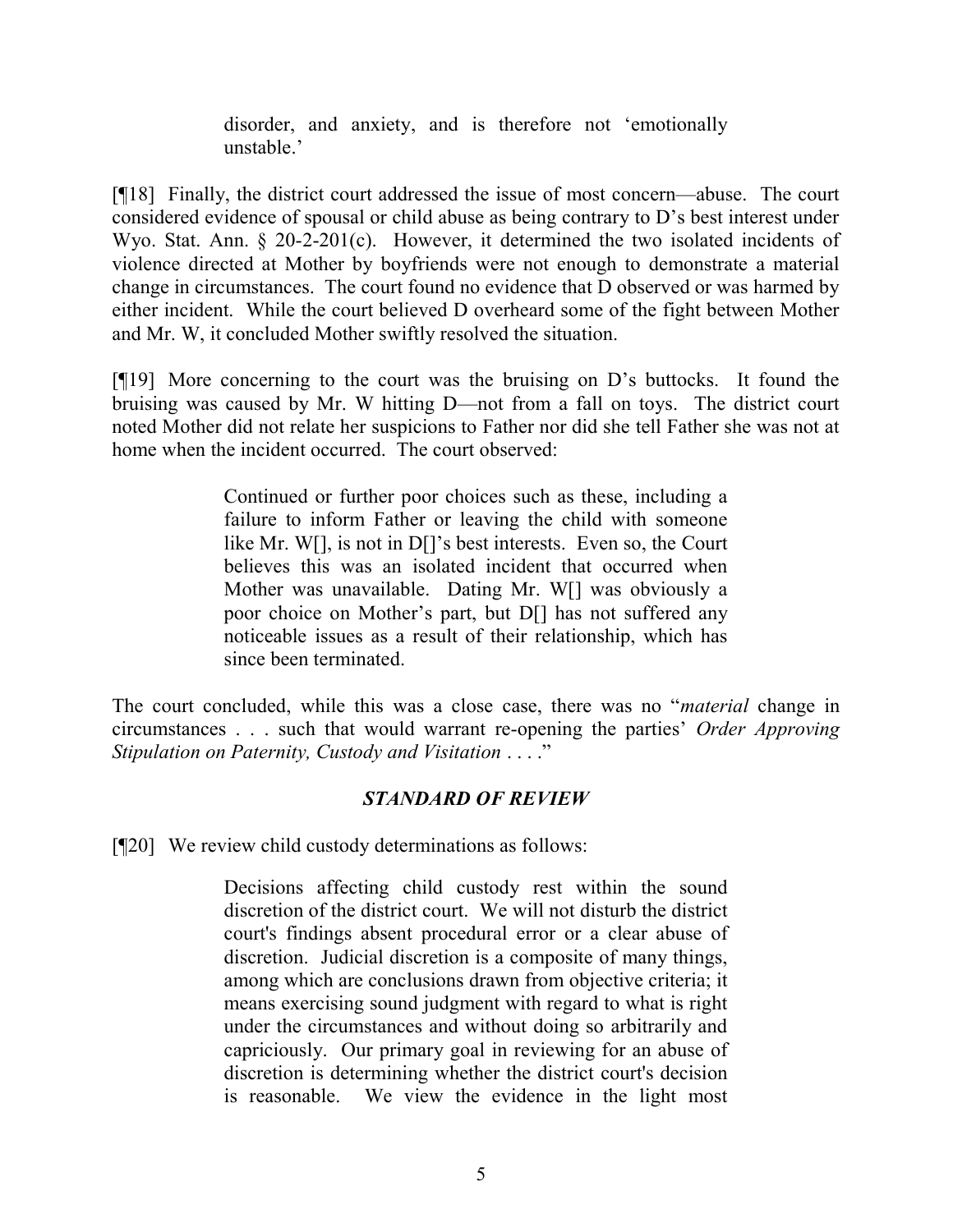favorable to the district court's determination, affording to the prevailing party every favorable inference and omitting from our consideration conflicting evidence.

Kappen v. Kappen, 2015 WY 3, ¶ 10, 341 P.3d 377, 381 (Wyo. 2015) (internal citations and quotations omitted).

### **DISCUSSION**

[**[21**] A district court:

may modify an order concerning the care, custody and visitation of [a child] if there is a showing . . . of a material change in circumstances since the entry of the order in question and that the modification would be in the best interests of the [child] pursuant to W.S. 20-2-201(a).

Wyo. Stat. Ann. § 20-2-204(c) (LexisNexis 2017). We require the court to conduct a two-step inquiry:

> The first step requires a showing that there has been a material change in circumstances since the entry of the order in question. Because of the res judicata effect afforded custody orders, such a finding is a threshold requirement. The district court does not properly acquire jurisdiction to reopen an existing custody order until there has been a showing of a substantial or material change of circumstances which outweigh society's interest in applying the doctrine of res judicata to a custody order. In short, unless the district court finds a material change in circumstances, it cannot proceed to the second step—determining whether a modification would be in the best interests of the child.

Jacobson v. Kidd, 2018 WY 108, ¶ 16, 426 P.3d 813, 820-21 (Wyo. 2018) (internal quotations and citations omitted). Father, as the party seeking modification, has the burden of proving a material change in circumstances has occurred since the entry of the Order Approving Stipulation on Paternity, Custody and Visitation. *Id.* 17, 426 P.3d at 821.

[¶22] Father argues the district court failed to correctly weigh the following undisputed facts: the incidents of abuse; Mother's instability as exhibited by her multiple boyfriends, jobs and addresses; and her financial struggles. He claims the district court's conclusion D "has not suffered any noticeable issues" is contrary to the undisputed evidence of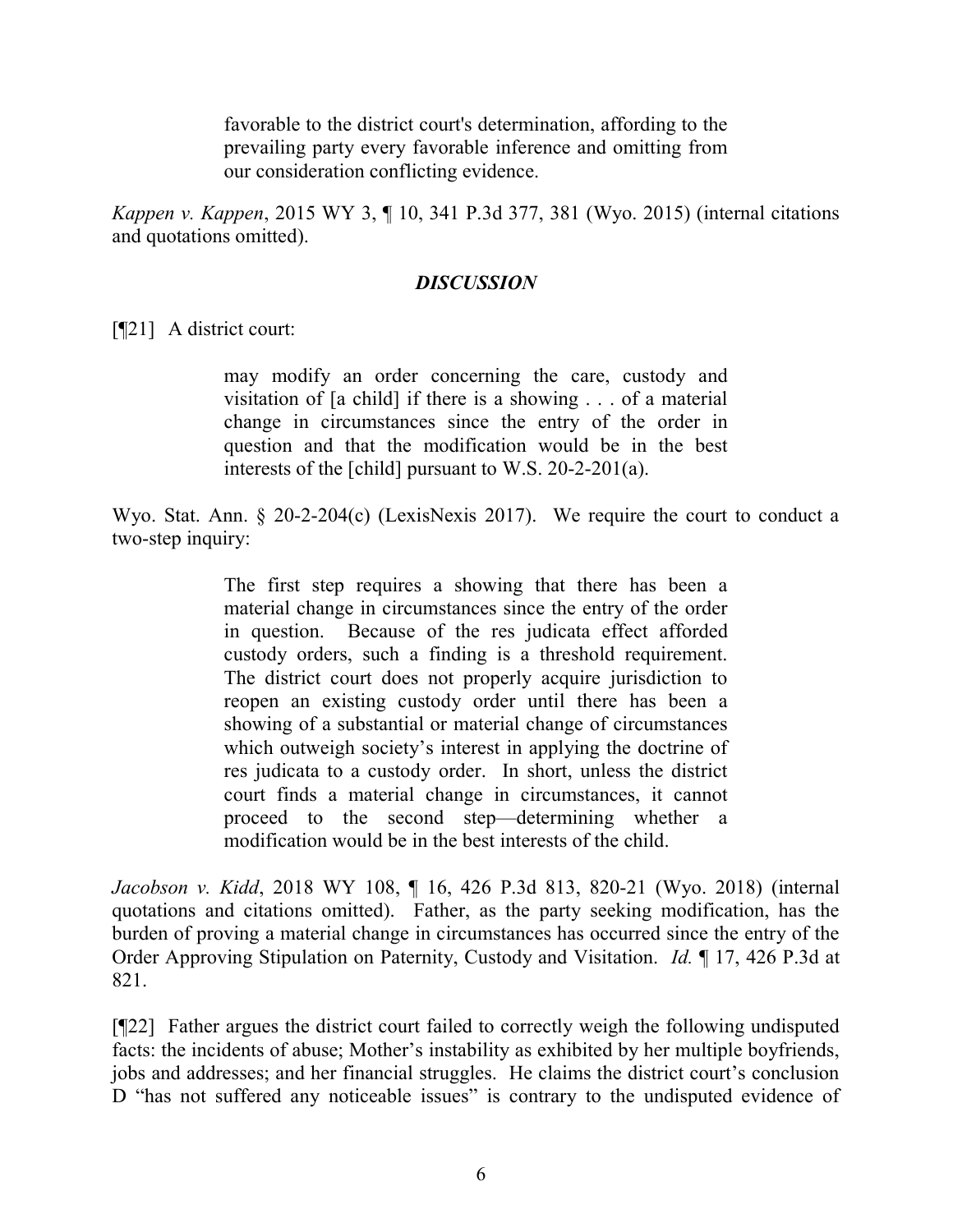abuse.<sup>5</sup> Father emphasizes that he has been employed for two years, has bought and is remodeling a home, and Father has paid not only his share of the medical bills, but Mother's as well. Father claims this evidence shows his stability has dramatically increased since the initial custody order, while mother has barely maintained the same level of ability to care for D.

[¶23] "The district court [must] evaluate[] 'the *current* circumstances of the parties in relation to their circumstances at the time [of]" entry of the governing order. Jacobson, ¶ 17, 426 P.3d at 821 (emphasis added). Here, the district court's conclusion that there was no material change in circumstances is well supported by the evidence. At the time of the hearing, Mother had found a full-time job with benefits. Mother's moves within Wheatland were either necessary (remodel of the first duplex) or an improvement over the last residence. There was no evidence of any disruption to D's schooling, medical care or family relationships while in Mother's care. The district court carefully considered the bruising incident and the obvious immediate harm to D, but acknowledged the bruising occurred almost a year before the hearing and was not likely to occur again since Mr. W was no longer in the picture. It is undisputed Mother and Father regularly communicated about all aspects of D's life. Yet, Father did not consider the incident serious enough to speak with either Mother or Mr. W about the bruising even though he testified he believed it was caused by one of them. Finally, there was no evidence of any further discipline by Mr. W while he was at the home. Mother has sought appropriate help when needed and has complied with all her doctor's directions. Her emotional condition is stable. There is no evidence Mother has issues with alcohol or drugs.

[¶24] This is not a case where the district court ignored "the obvious or natural effects of a situation" in reaching its decision. Jacobson, ¶ 19, 426 P.3d at 821. In Jacobson, we reversed the district court's conclusion there had been no change in circumstances because the district court required objective evidence of an adverse effect on the children to find a change in circumstances. Id. We noted "[a] circumstance may have relevance in a child's life before there are outward signs of harm." Id. The facts in Jacobson, however, were vastly different than the facts in this case. There, mother's violent relationship with her boyfriend was ongoing; mother had refused court-ordered counseling and failed to take the children to counseling; mother had continuous run-ins with law enforcement; mother had problems with alcohol and prescription drugs, *id.* 12, 426 P.3d at 818; and mother's hostility toward father was worsening. Id. 1 30, 426 P.3d

 $\overline{a}$ 

<sup>&</sup>lt;sup>5</sup> For the first time in his brief, Father asserts Wyo. Stat. Ann.  $\S$  20-2-201(c)—which identifies spousal and child abuse as contrary to the best interest of the child—has, in essence, legislatively defined such abuse as a material change in circumstances. Father did not raise this issue to the district court, nor does he cite any authority to support this contention in his appellate brief. Therefore, we will not consider his argument raised for the first time on appeal. *Yates v. Yates*, 2003 WY 161, 13, 81 P.3d 184, 188 (Wyo. 2003) (we do not consider issues "neither raised in, nor argued to, the [district] court except for those issues which are jurisdictional or are fundamental in nature") (quotations and citations omitted).